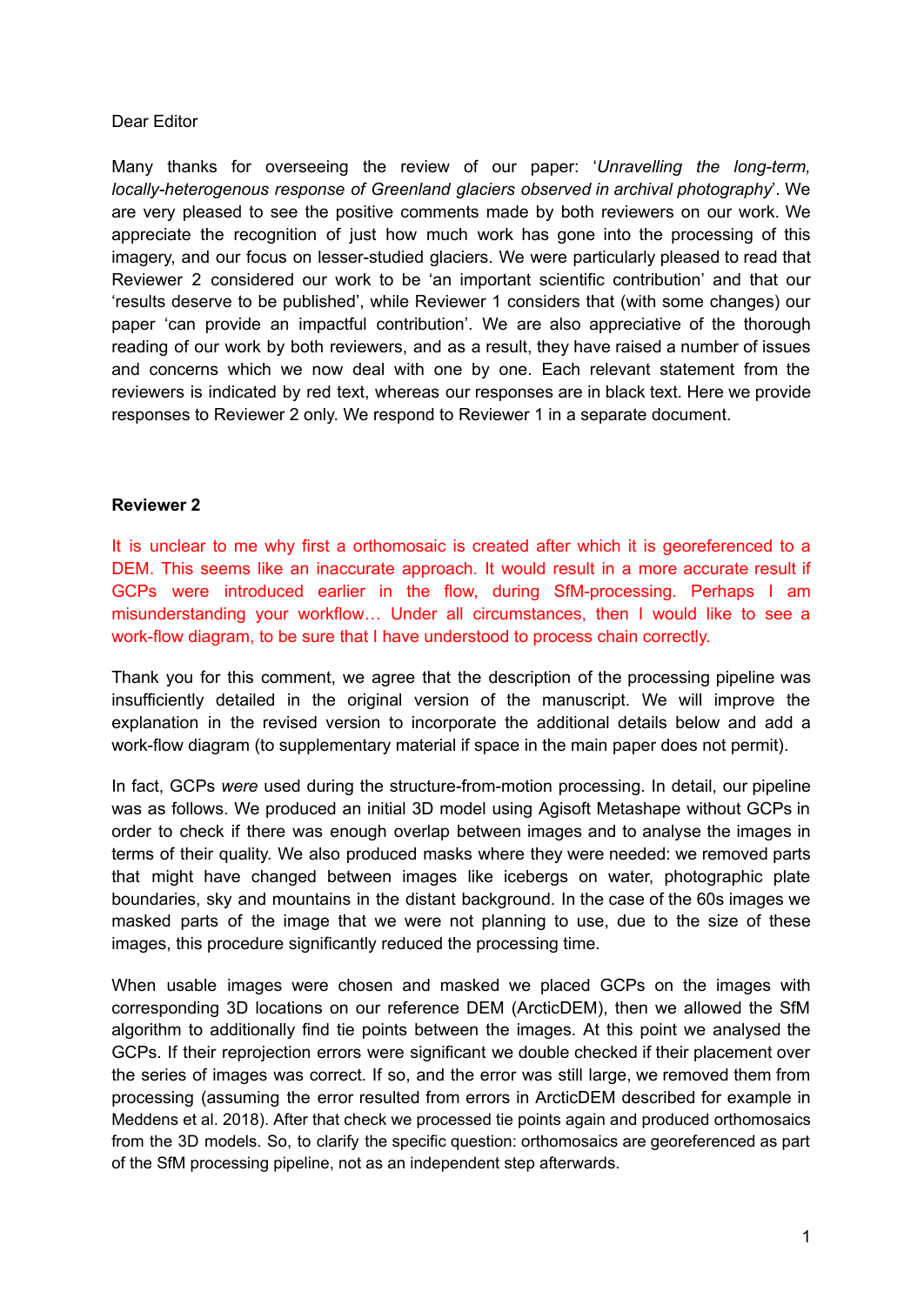## Since you are not producing a DEM, then why are you not using an image source as master for the GCPs? It seems like an inaccurate approach for rectification of an image.

Again, the improved explanation we propose above will help clarify this misunderstanding. Some of our images (specifically from the 1930s BAARE dataset) are highly oblique. An orthomosaic cannot be produced from these images without going via a 3D model to compensate for the significant occlusions and perspective changes to produce a top-down orthomosaic. Hence, we require 3D GCPs for structure-from-motion and cannot rely on calibrated/georeferenced satellite images. In addition, due to the highly variable appearance over the large time spans we work with, image-based features were rarely useful for matching GCPs. Using a reference DEM and 3D GCPs allowed us to use topographic features for GCPs which were more easily identified and matched in our images and reference DEM. Finally, for consistency we wanted to have one unified ground truth model across all datasets and so using ArcticDEM (and overlapping sets of GCPs) for all datasets was the best choice.

# Why are you producing a 1985 ortho with GCPs from ArcticDEM, when an ortho already exists with GCPs from in-situ measured points? You are also referenceing the correct paper, Korsgaard et al. 2016, from which the ortho and DEM was published.

Thank you for this comment, which is certainly a valid question. As mentioned above, we wanted to use the same processing pipeline and reference model for all the data sets. Thus instead of using a ready product we processed the images on our own. Also, we wanted to have more freedom in producing the mosaic with textures and pixel size that we could compare to other data and our own processing pipeline allowed for that.

## You mention 58 images used in the text but only 30 in the table. You also mention GCPs from SDFE associated with the images - are these the ones you have used?

There were 58 images originally obtained but due to various reasons described above and also lack of coverage (images of sea or 'white-on-white' Greenland ice cap images) we had to limit the number of actually used images.

We do not mention anywhere in the text anything about GCP from SDFE and we did not use either the existing GPS (GNSS) points nor Doppler points as GCP. We used only GCP from ArcticDEM and, as often as possible, we used the same points between all models. The 1930s images covered a relatively small area since the oblique images were taken from low height and the photo cover is not continuous over the shore. Taking all this into account the double coverage of those GPS and Doopler points would have been extremely poor thus we decided to work with a more flexible data set (ArcticDEM) that allowed us to more freely choose GCP positions.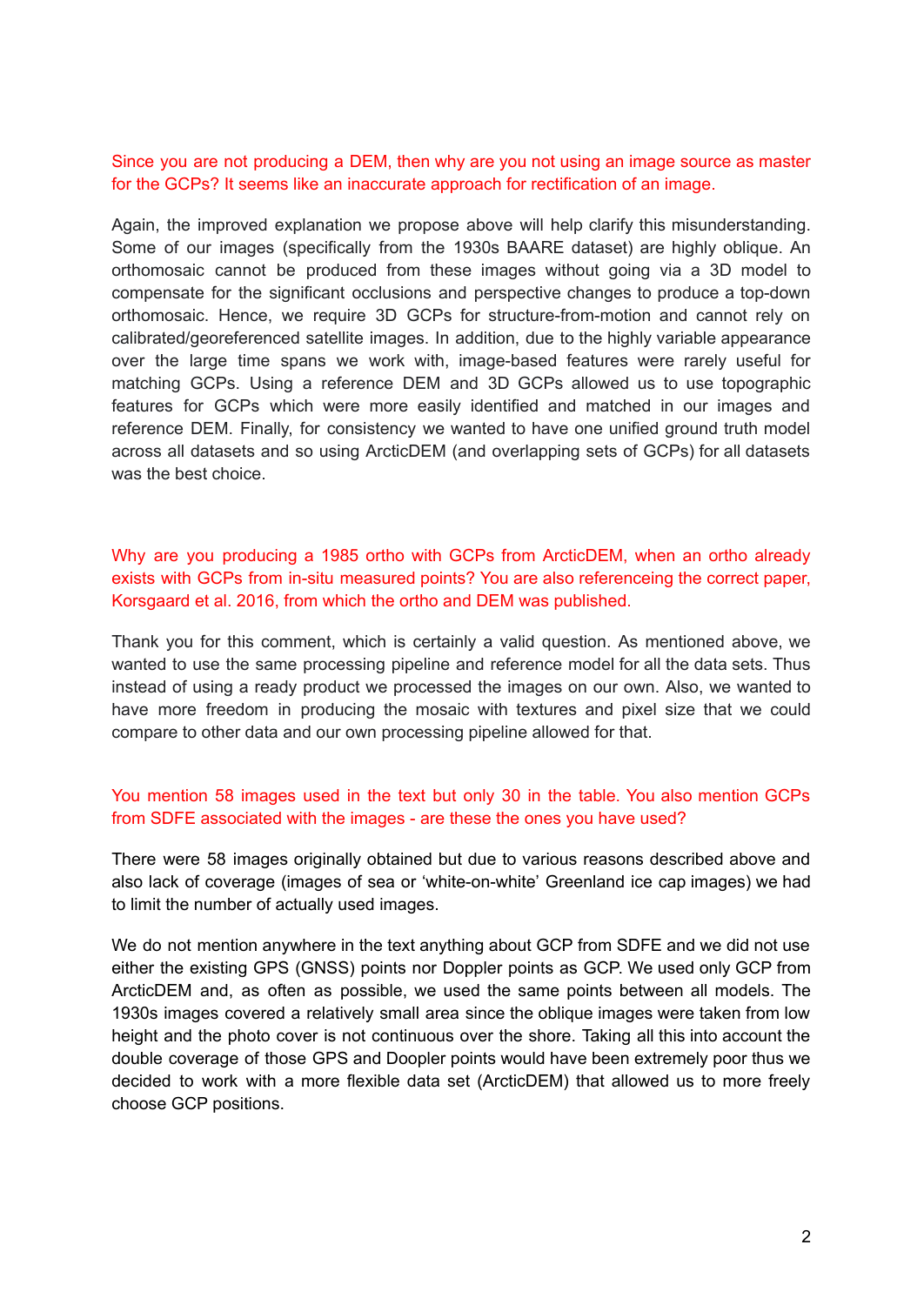There is no information provided on how you reach the 2D and 3D errors in table1. From the way I understand your processing, I don't see how you can have a 3D error, when you state that: "For geolocalisation of the orthomosaic….. the ArcticDEM model was used. If you have a georeferenced 3D product (DEM) than it would be very nice to see it included in the manuscript.

We used Agisoft Metashape for the creation of orthomosaics. We use 3D GCPs and thus Metashape produces a 3D error for them. We agree that, in the case of orthomosaics, this 3D error does not carry significant information and will be removed from the next version of the manuscript. The DEM model is being produced in the further steps of this project however due to the complexity of the datasets we are still improving its production. Also we feel that with the amount of information that we already have from the orthomosaic and additional temperature data, showing preliminary results related to a DEM would overcrowd the manuscript and take the attention away from interesting results of already fully processed orthomosaic data.

I would like some more information on the SMB model and specifically the area of the model the results that you are showing here represents. Since it is shown as a point/line graph does it represent the combined glacier area studied or a point in the region? Would be interesting to see the SMB plotted on a map.

The SMB results are taken from the *SE region*; Greenland wide SMB model performed and presented in Box (2013), Box et al. (2013) and Box and Colgan (2013). Since they are the results of a modeling procedure they cannot be considered strictly as observations. The *SE region* is defined by portioning the ice sheets' drainage basins (we have attached a screenshot of the basins we believe are used for this region - highlighted in yellow). According to the mentioned papers, the cross validation with GEUS/ Denmark Meteo institute of 'SE Greenland' meteorological records proves the models of this region to be highly accurate. We do agree that a spatial SMB plot provides an extremely suggestive visual representation of this dataset. However, those plots have already been done in Box (2013), thus this would not add any extra information for our study. We will make explicit reference to these plots in the revised version. The value provided in the graph is an average for this region. We choose that since it allowed for better time step visual correlation of used temperature and mass balance and also better accompanied box plots showing magnitude of change over the different time-steps (fig. 6).

- Box, J. E. and Colgan, W.: Greenland Ice Sheet Mass Balance Reconstruction. Part III: Marine Ice Loss and Total Mass Balance (1840–2010), Journal of Climate, 26, 6990 – 7002, https://doi.org/10.1175/JCLI-D-12-00546.1, 2013.
- Box, J. E.. Greenland Ice Sheet Mass Balance Reconstruction. Part II: Surface Mass Balance (1840–2010), *Journal of Climate*, *26*(18), 6974-6989. Retrieved Jan 4, 2022, [https://journals.ametsoc.org/view/journals/clim/26/18/jcli-d-12-00518.1.xml,](https://journals.ametsoc.org/view/journals/clim/26/18/jcli-d-12-00518.1.xml) 2013
- Box, J. E., Cressie, N., Bromwich, D. H., Jung, J., van den Broeke, M., van Angelen, J. H., Forster, R. R., Miège, C., Mosley-Thompson, E., Vinther, B., & McConnell, J. R.. Greenland Ice Sheet Mass Balance Reconstruction. Part I: Net Snow Accumulation (1600–2009), Journal of Climate, 26(11), 3919-3934.[https://journals.ametsoc.org/view/journals/clim/26/11/jcli-d-12-00373.1.xml,](https://journals.ametsoc.org/view/journals/clim/26/11/jcli-d-12-00373.1.xml) 2013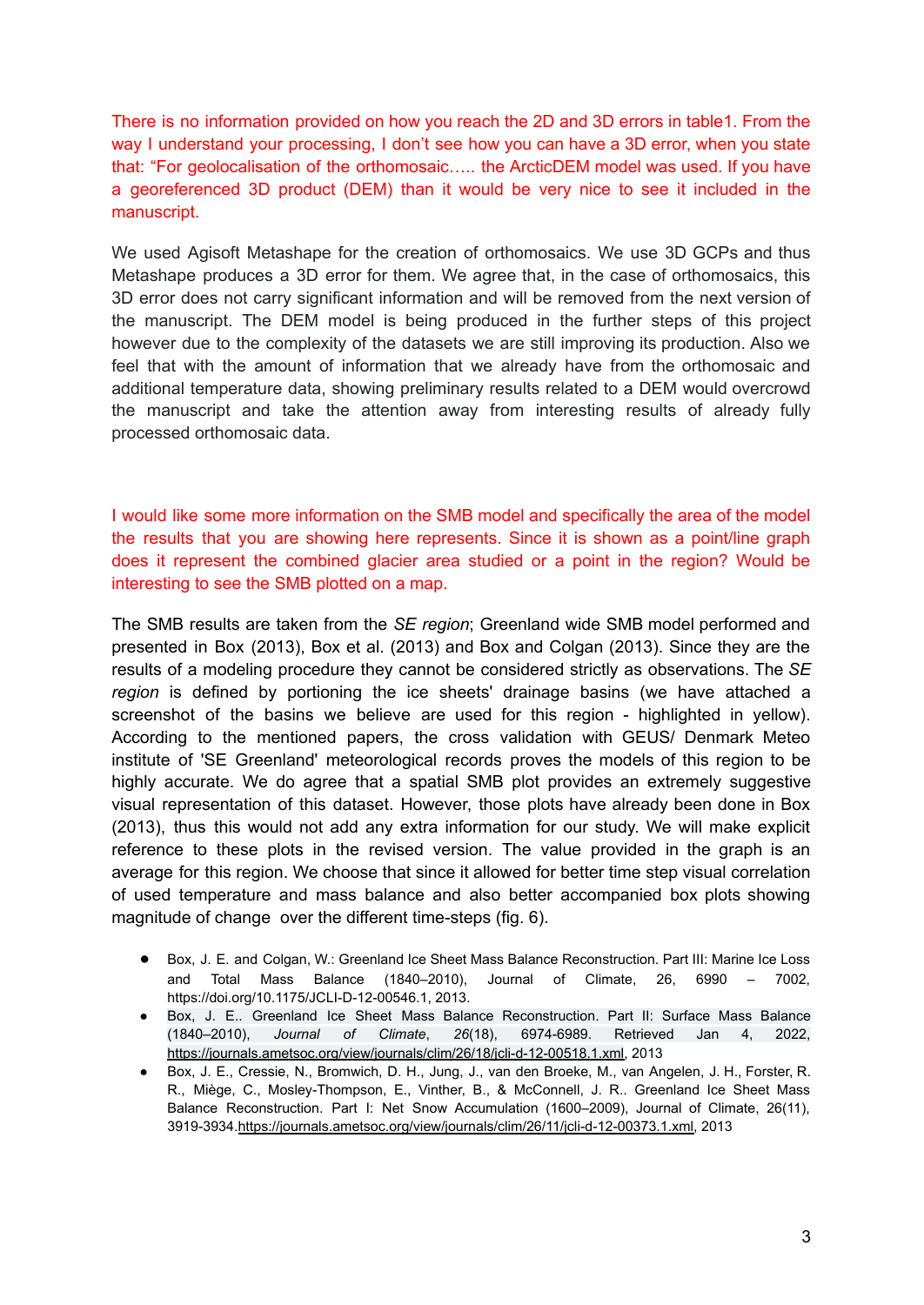

It appears that very few of the glaciers studied have data from the 1930s. Table 2 shows only 7, while fig 3 shows 18. How come have you chosen not to focus only on the glaciers that have the long record. I agree that adding more glaciers gives the dataset more value, but I am missing a justification and most importantly some criteria for your selection of additional glaciers.

Thank you for this comment. We agree that the criteria used there are a bit vague however after much deliberation we decided to include more glaciers than only the 30s data set glaciers. This was dictated by two factors: first was the use of the 60s data set from the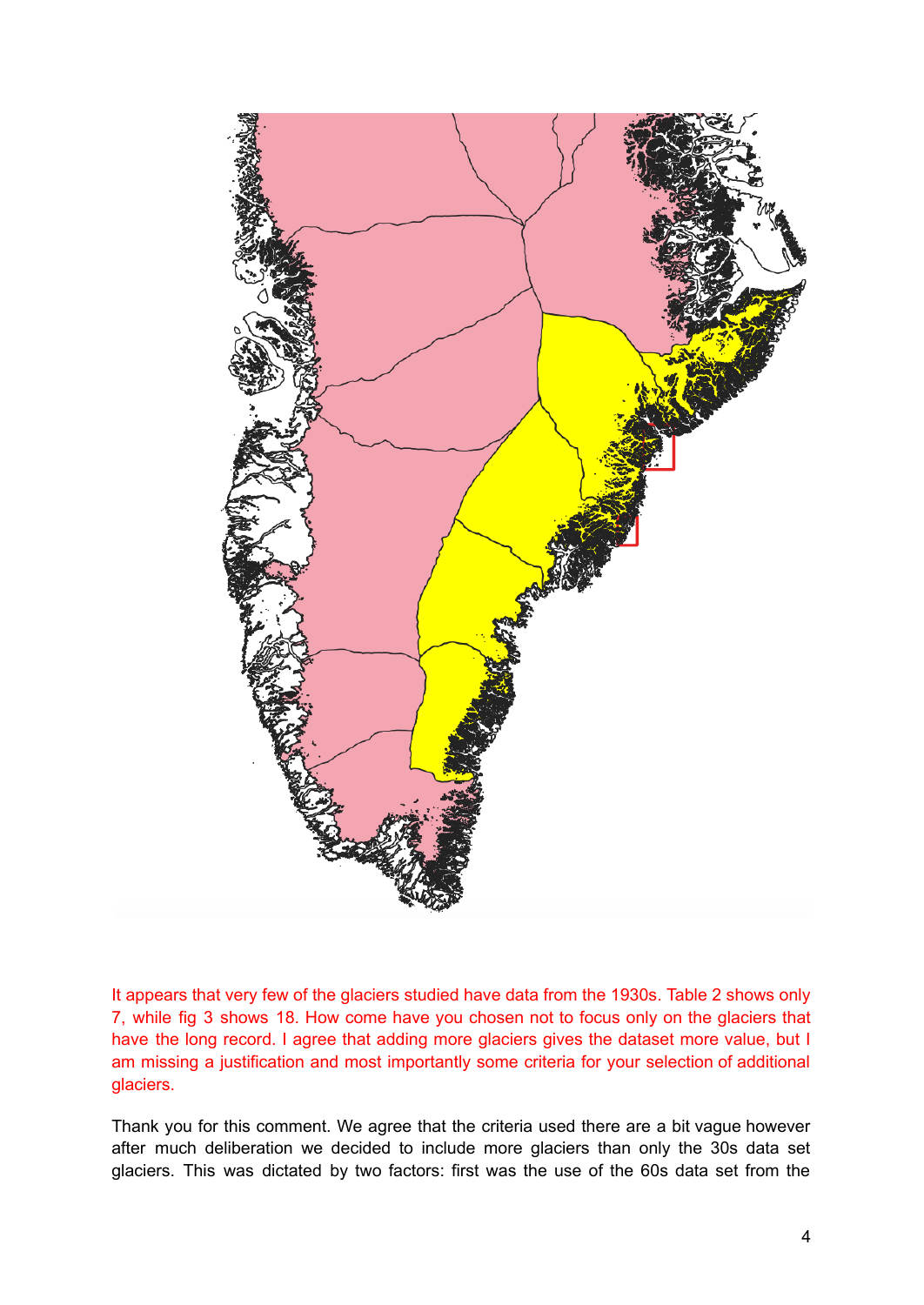CORONA mision. Due to its complexity this dataset is rarely used and has never before been used to produce data for this part of Greenland, thus it is an interesting result on its own. Second, while mostly focusing on the areas covered by 30s data we produced orthomosaics of the surrounding glaciers and then observed that, even with fewer time steps, these interactions are interesting. We observed that neighbouring glaciers react very differently in similar circumstances and thus decided that this is worth exploring. Also in some cases we were missing some time steps - for example we had 30s and 80s data but no 60s data (due to snow/cloud coverage) thus the lack of one time set is not limited to only 30s data. To summarise, taking into account an enormous time sweep that we are covering and the technical capabilities of each era of photography it is understandable that some data will be missing and we did not want to limit our data set even further just in order to unify the time steps.

#### Fig 6 is great – would it be possible to combine it with fig 7, 8, and 9, for a better overview?

Thank you for this suggestion. As described in our response to reviewer 1, we agree with the suggestion to combine figures 7, 8 and 9 into one figure (and we show a preliminary version of how this combined figure will look). However, it is not possible to also include figure 6 and still fit all of the content onto one page. So we propose to keep this figure separate.

# It would be nice to see on a map from where the temperature is coming – both air and SST. There is no information provided from which grid cell you have extracted the SST. I am not sure what is meant by mean annual maximum and minimum temperatures – can you please explain?

Thank you for this comment. Air temperature used in this paper is coming from Tasilaaq weather station (65.60°N, -37.63°E). This is the longest air temperature record in the region thus is the most representative data source. SST temperature is a combination (average) of values taken from the 1 degree grid cells (67°N and - 31°E -32°E) closest to our study region - this information will be added to the text. The mean annual maximum and minimum temperatures (wrt air temperature) are the average (mean) of the maximum and minimum temperatures recorded for that year (annual).

## Several places in the text is mentioned mass loss, you are not providing data to support these statements, and can with what presented only describe retreat.

We have removed mention of mass loss where this was based on a reading of retreat rates. However, we retain mentions of mass loss when we are discussing surface mass balance changes.

In your conclusion you write that there is been a temptation to differentiate between region. I suggest you reword this. Subdivision into regions makes perfectly sense, as climate, ocean